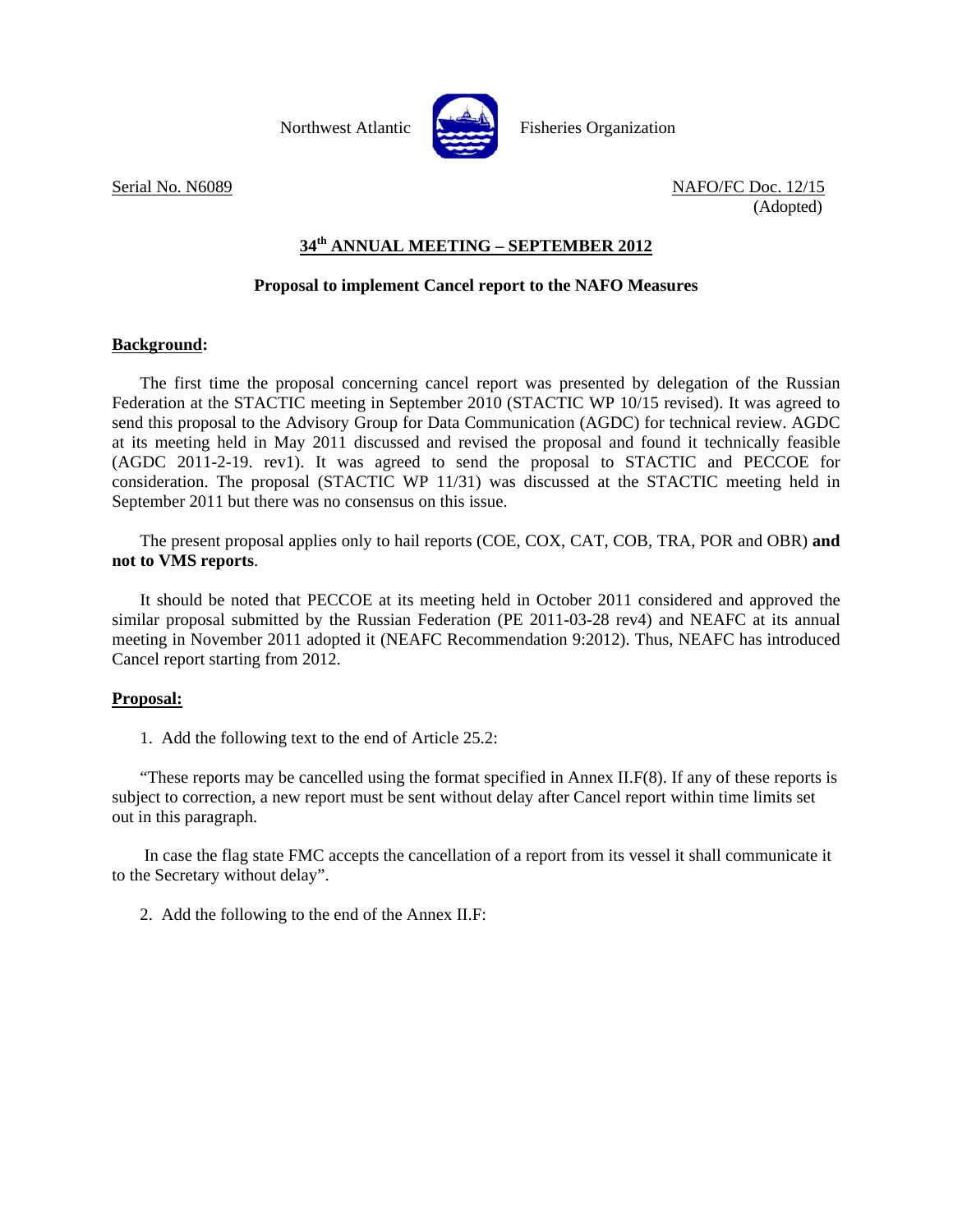# 8) "CANCEL" report

| <b>Data Element</b> | <b>Field</b><br>Code | Mandatory/<br>Optional | <b>Requirements for the field</b>                    |
|---------------------|----------------------|------------------------|------------------------------------------------------|
|                     |                      |                        |                                                      |
| Start record        | SR.                  | M                      | System detail; indicates start of record             |
| From                | FR.                  | M                      | Name of the transmitting Party                       |
| Address             | AD                   | M                      | Message detail; destination, "XNW" for               |
|                     |                      |                        | <b>NAFO</b>                                          |
| Type of Message     | <b>TM</b>            | M                      | Message detail; message type, "CAN <sup>1</sup> " as |
|                     |                      |                        | Cancel report                                        |
| Radio call sign     | RC                   | M                      | Vessel registration detail; international radio      |
|                     |                      |                        | call sign of the vessel                              |
| Cancelled report    | <b>CR</b>            | M                      | Message detail; the record number of the             |
|                     |                      |                        | report to be cancelled                               |
| Year of the report  | YR.                  | M                      | Message detail; year of the report to be             |
| cancelled           |                      |                        | cancelled                                            |
| Date                | DA                   | M                      | Message detail; date of transmission                 |
| Time                | TI                   | M                      | Message detail; time of transmission                 |
| End of record       | ER                   | M                      | System detail; indicates end of the record           |

<sup>1</sup>Cancel report should not be used to cancel other Cancel report.

3. Add two rows to the Annex II.D(C) to the category "Message Details".

| Cancelled   | CR - | Num $*6$                 |             | NNNNNN   Number of the record to be cancelled |
|-------------|------|--------------------------|-------------|-----------------------------------------------|
| report      |      |                          |             |                                               |
| Year of the |      | $YR$   Num <sup>*4</sup> | <b>NNNN</b> | Year of the report to be cancelled            |
| report      |      |                          |             |                                               |
| cancelled   |      |                          |             |                                               |

4. Add the following row to the Annex II.D(E) "Types of reports and messages".

| $\vert$ II.F $\vert$ Article 25.2 | CAN | cancel | Report for cancellation of a report set out in |
|-----------------------------------|-----|--------|------------------------------------------------|
|                                   |     |        | the Article 25.2                               |